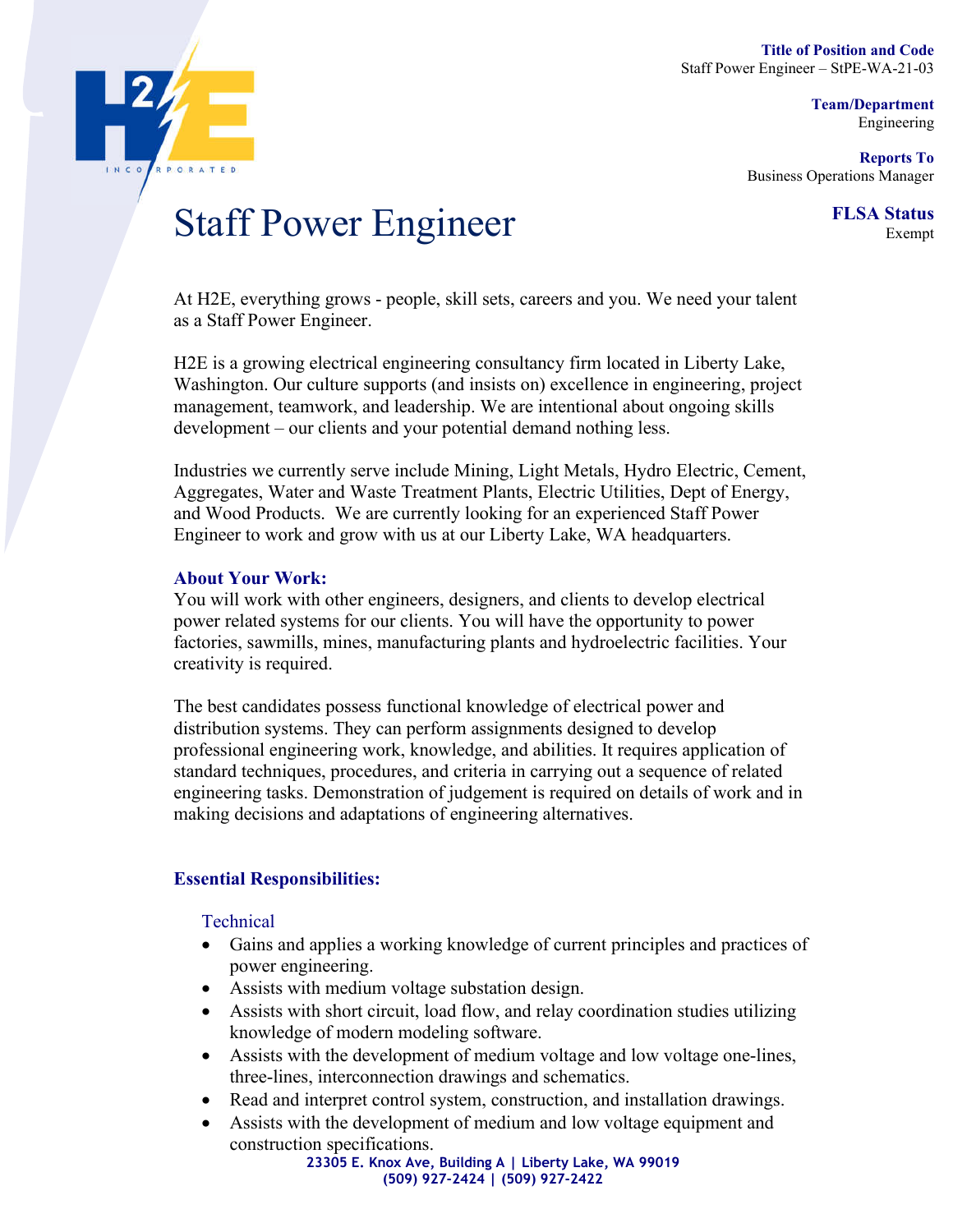

- Assists with performing fieldwork including start-up, testing and commissioning of medium and low voltage equipment.
- Observes construction activities and visits construction/plant sites and fabrication shops during design phase on as required basis.

## Leadership / H2E & Project Management

- Obtains a working knowledge of project execution concepts and practices.
- Assigns tasks to and coordinates with technicians, administrative staff and supports Senior and Principal Engineers.
- Assists with proposals to provide professional services.
- Assist to complete projects within scope, on time and on budget with safety and quality requirements met.
- Monitors project execution via project schedules.

# Communication

- Represent the organization in communications and documentation pertaining to aspects of assigned engineering tasks.
- Interacts with contractors, clients, and facility operators.
- Possesses effective oral and written communication skills.

# Ownership / Growth / Direction

- Develop the ability to work independently with minimal supervision upon assignment of tasks. May require some technical and/or procedural help.
- Continual self-improvement in latest technology and equipment in the industry.
- Continual self-improvement in interpersonal skills and effective oral and written communications.
- Follow Company policies, procedures and work instructions as found on the Company network.

### **Minimum Qualifications:**

- Bachelor's Degree in Engineering from an ABET accredited program.
- EIT certification preferred.
- Knowledge of electrical power system modeling techniques (i.e. ETAP, SKM, and/or EasyPower) preferred.
- Working knowledge of construction techniques preferred.
- Ability to effectively obtain, develop and communicate technical information to both clients and customers.
- Ability to work efficiently and effectively when managing multiple tasks.
- Effective oral and written communication and excellent interpersonal skills with the ability to work through the resolution of project related issues.
- Must be self-motivated, results oriented, and be flexible to work well under tight schedules in a fast-paced team environment.
- Efficient in the use of MS Office software suite: Outlook, Excel, Word, OneNote, Project and Access.